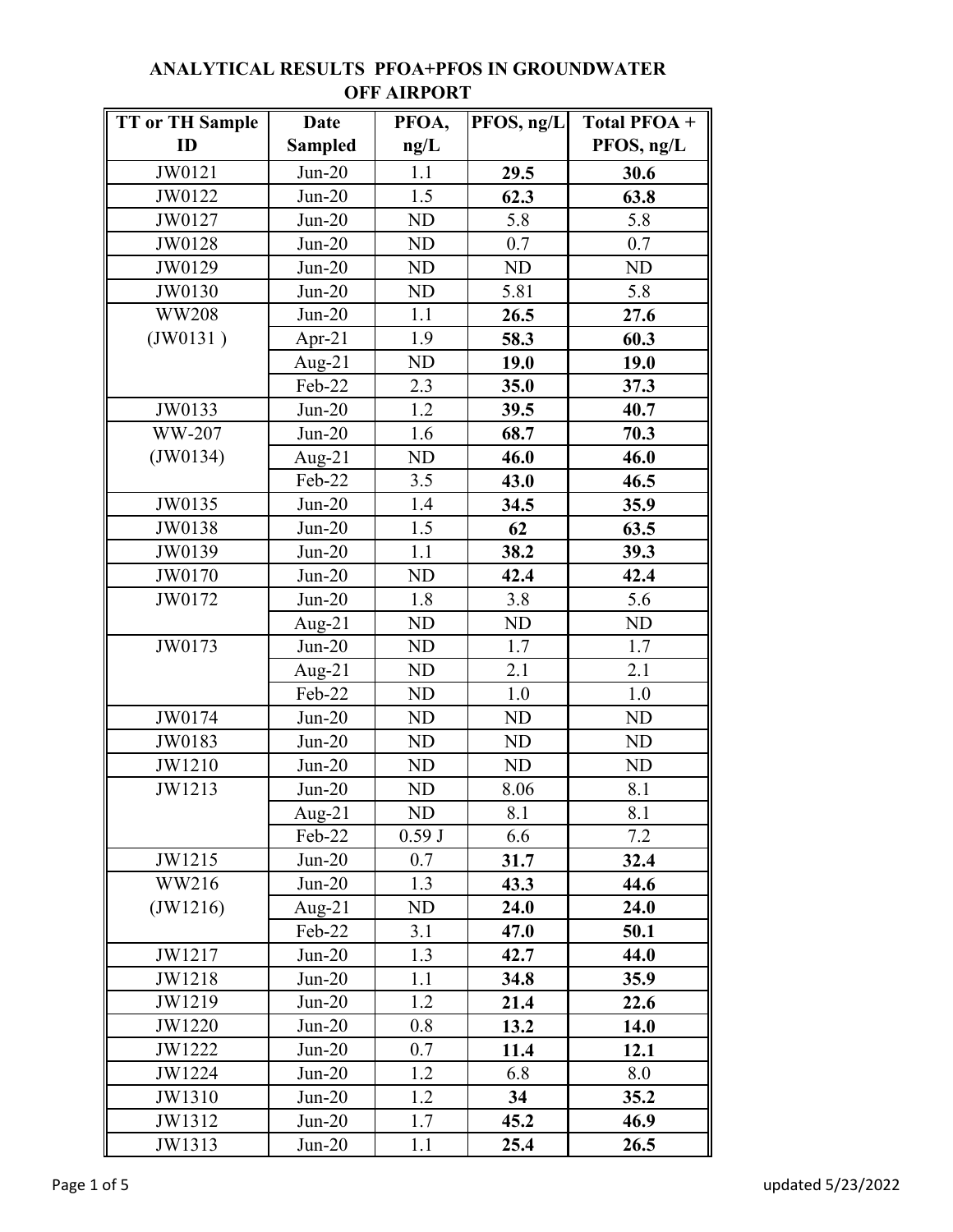| JW1315        | $Jun-20$  | 0.7       | 12.6      | 13.3      |
|---------------|-----------|-----------|-----------|-----------|
| JW1316        | $Jun-20$  | ND        | 6.2       | 6.2       |
| $SW-1$        | Aug- $20$ | ND        | <b>ND</b> | <b>ND</b> |
| $UW-1$        | Aug- $20$ | ND        | <b>ND</b> | <b>ND</b> |
| $UW-2$        | Aug- $20$ | ND        | <b>ND</b> | <b>ND</b> |
| $UW-3$        | Aug- $20$ | <b>ND</b> | <b>ND</b> | <b>ND</b> |
| $WW-1$        | Aug- $20$ | ND        | <b>ND</b> | <b>ND</b> |
| $WW-10$       | Aug- $20$ | ND        | ND        | <b>ND</b> |
| $WW-11$       | Aug- $20$ | ND        | <b>ND</b> | <b>ND</b> |
| $WW-12$       | Aug- $20$ | ND        | ND        | <b>ND</b> |
| $WW-13$       | Aug- $20$ | ND        | <b>ND</b> | <b>ND</b> |
| <b>WW-14</b>  | Aug- $20$ | ND        | 4.6       | 4.6       |
|               | Aug- $21$ | <b>ND</b> | 3.5       | 3.5       |
|               | Feb-22    | ND        | <b>ND</b> | <b>ND</b> |
| $WW-2$        | Aug- $20$ | ND        | 24        | 24        |
| <b>WW-201</b> | $Sep-20$  | ND        | 23        | 23        |
| <b>WW-202</b> | $Sep-20$  | ND        | 14        | 14        |
| WW-203        | $Sep-20$  | ND        | 17        | 17        |
| <b>WW-204</b> | $Sep-20$  | ND        | $\tau$    | $\tau$    |
|               | Aug- $21$ | ND        | 7.1       | 7.1       |
|               | Feb-22    | $0.62$ J  | 7.1       | 7.7       |
| WW-205        | $Sep-20$  | ND        | <b>ND</b> | <b>ND</b> |
| WW-206        | $Sep-20$  | ND        | 35        | 35        |
| WW-210        | $Sep-20$  | ND        | 24        | 24        |
| WW-211        | $Sep-20$  | 2.7       | 40        | 42.7      |
| WW-213        | $Sep-20$  | ND        | 17        | 17        |
| WW-214        | $Sep-20$  | ND        | 16        | 16        |
| WW-215        | $Sep-20$  | 2.5       | 47.0      | 49.5      |
| WW-217        | $Sep-20$  | 2.2       | 26.0      | 28.2      |
| WW-218        | $Sep-20$  | ND        | <b>ND</b> | <b>ND</b> |
| WW-219        | $Sep-20$  | 2.2       | 47        | 49.2      |
| $WW-3$        | Aug- $20$ | ND        | 22        | 22        |
|               | Aug- $21$ | ND        | 18        | 18        |
|               | Feb-22    | 1.1 J     | 18        | 19.1      |
| WW-3002       | $Jan-21$  | ND        | <b>ND</b> | <b>ND</b> |
| WW-3003       | $Jan-21$  | ND        | ND        | <b>ND</b> |
| WW-3006       | $Feb-21$  | ND        | <b>ND</b> | <b>ND</b> |
| WW-3008       | $Jan-21$  | ND        | <b>ND</b> | <b>ND</b> |
| WW-3009       | $Jan-21$  | ND        | ND        | ND        |
| WW-3010       | $Jan-21$  | ND        | <b>ND</b> | <b>ND</b> |
| WW-3012       | $Jan-21$  | ND        | <b>ND</b> | <b>ND</b> |
| WW-3013       | $Jan-21$  | ND        | <b>ND</b> | <b>ND</b> |
| WW-3014       | Feb-21    | ND        | ND        | <b>ND</b> |
| WW-3015       | $Feb-21$  | ND        | ND        | <b>ND</b> |
| WW-3016       | $Jan-21$  | ND        | <b>ND</b> | <b>ND</b> |
| WW-3018       | $Jan-21$  | ND        | ND        | ND        |
| WW-3021       | $Jan-21$  | ND        | ND        | <b>ND</b> |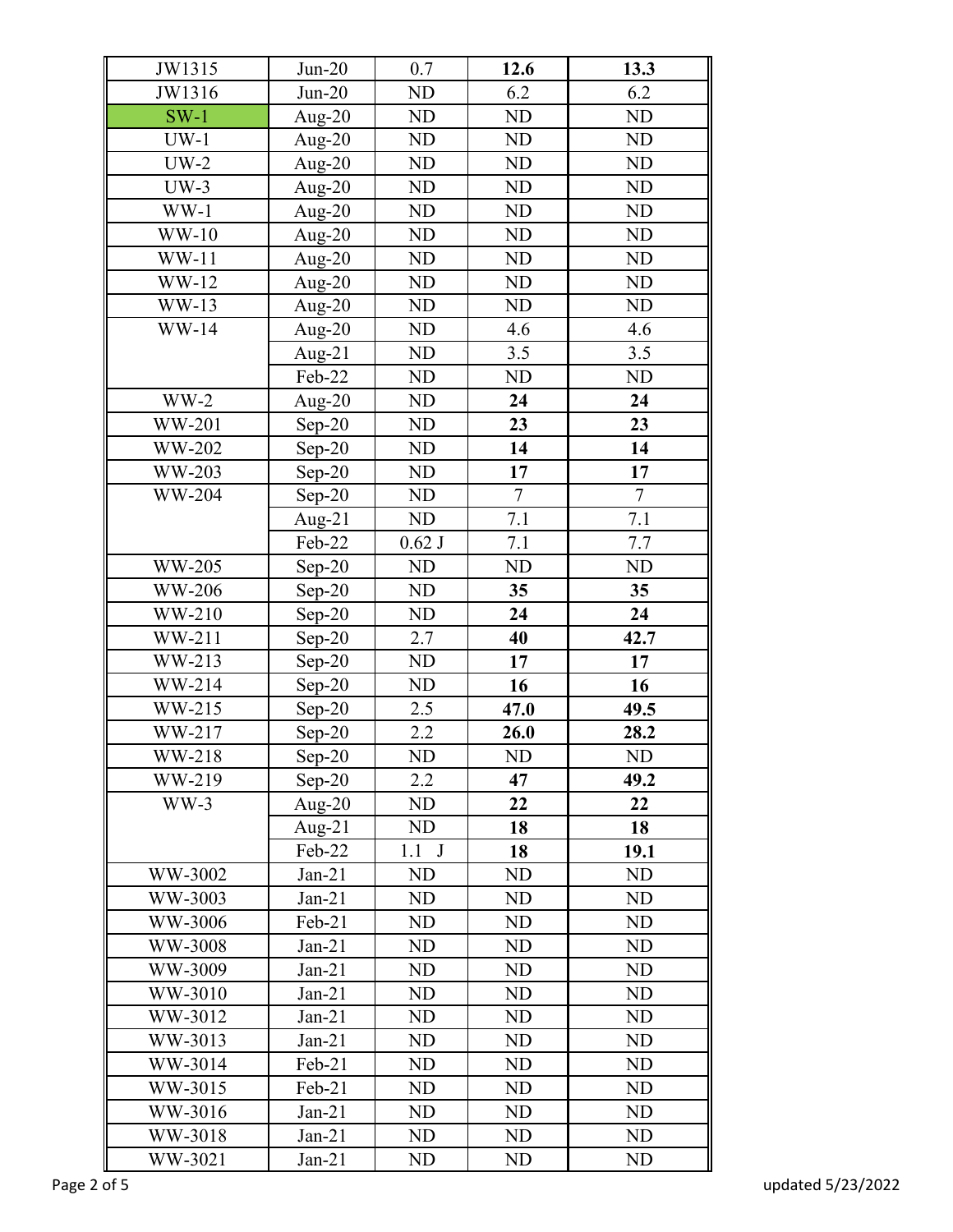| WW-3022                | $Jan-21$            | ND        | 4.7  | 4.7       |
|------------------------|---------------------|-----------|------|-----------|
|                        | Aug- $21$           | 4.2       | 7.2  | 11.4      |
|                        | Feb-22              | $0.53$ J  | 5.3  | 5.8       |
| WW-3024                | $Jan-21$            | ND        | ND   | ND        |
| WW-3027                | Feb-21              | ND        | ND   | ND        |
| WW-3031                | $Jan-21$            | ND        | 2.4  | 2.4       |
|                        | Aug- $21$           | ND        | ND   | ND        |
|                        | Feb-22              | ND        | ND   | ND        |
| WW-3032                | Feb-21              | ND        | ND   | ND        |
| WW-3035                | $Mar-21$            | ND        | ND   | ND        |
| WW-3036                | $Jan-21$            | ND        | ND   | ND        |
| WW-3037                | $Jan-21$            | ND        | ND   | ND        |
| WW-3038                | $Jan-21$            | ND        | ND   | ND        |
| WW-3039                | $Jan-21$            | ND        | ND   | ND        |
| WW-3042                | $Jan-21$            | ND        | ND   | ND        |
| WW-3044                | $Jan-21$            | ND        | ND   | ND        |
| WW-3046                | $Jan-21$            | ND        | ND   | ND        |
| WW-3047                | Feb-21              | ND        | ND   | ND        |
| WW-3048                | $Jan-21$            | ND        | ND   | ND        |
| WW-3049                | $Jan-21$            | ND        | ND   | ND        |
| WW-3050                | $Jan-21$            | ND        | ND   | ND        |
| WW-3053                | $Jan-21$            | ND        | ND   | ND        |
| WW-3057                | $Jan-21$            | ND        | ND   | ND        |
| WW-3059                | $Jan-21$            | ND        | ND   | ND        |
| WW-3063                | Feb-21              | ND        | ND   | ND        |
| WW-3064                | Feb-21              | ND        | ND   | ND        |
|                        | Feb-22              | ND        | ND   | ND        |
| WW-3065                | $Jan-21$            | ND        | 10   | 10        |
|                        | Aug- $21$           | ND        | 5    | 5         |
|                        | Feb-22              | <b>ND</b> | ND   | <b>ND</b> |
| WW-3066                | $Jan-21$            | ND        | ND   | ND        |
| WW-3077                | Feb-21              | 2.4       | 15.0 | 17.4      |
|                        |                     | 1.9       | 13.0 | 14.9      |
|                        | Aug- $21$<br>Feb-22 | ND        | 0.7  | 0.7       |
| WW-3082                | Feb-21              | ND        | ND   | ND        |
| WW-3085                | Feb-21              | ND        | ND   | ND        |
| WW-3087                | $Mar-21$            | ND        | ND   | ND        |
| WW-3089                | Feb-21              | ND        | ND   | ND        |
| WW-3090                | Feb-21              | ND        | ND   | ND        |
| WW-3091                | Feb-21              | ND        | ND   | ND        |
| WW-3092                | Feb-21              | ND        | ND   | ND        |
| WW-3095                | Feb-21              | ND        | ND   | ND        |
| WW-3096                |                     |           | ND   | ND        |
|                        | Feb-21              | ND        |      | ND        |
| WW-3097                | $Mar-21$            | ND        | ND   | ND        |
| WW-3098                | Feb-21              | ND        | ND   |           |
| WW-3099                | $Feb-21$            | ND        | ND   | ND        |
| WW-3118<br>Page 3 of 5 | Feb-21              | ND        | ND   | ND        |
|                        |                     |           |      |           |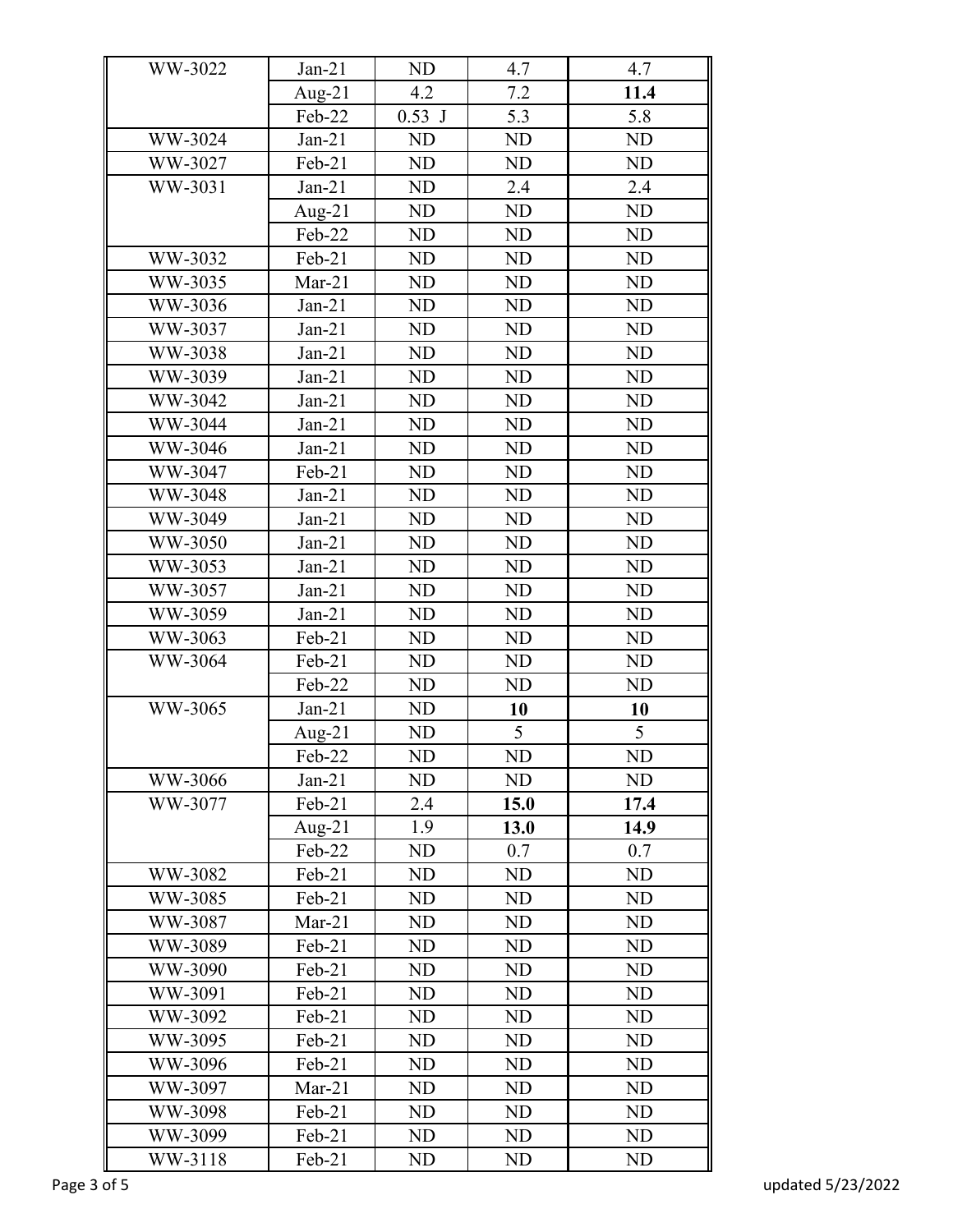| WW-3119            | Feb-21    | <b>ND</b>      | 4.3       | 4.3            |  |
|--------------------|-----------|----------------|-----------|----------------|--|
|                    | Aug-21    | ND             | 6.7       | 6.7            |  |
|                    | Feb-22    | $0.77$ J       | 10        | 10.8           |  |
| WW-3120            | Feb-21    | <b>ND</b>      | 23        | 23             |  |
|                    | Aug- $21$ | <b>ND</b>      | 21        | 21             |  |
| WW-3122            | Feb-21    | <b>ND</b>      | <b>ND</b> | <b>ND</b>      |  |
| WW-3124            | Feb-21    | <b>ND</b>      | <b>ND</b> | <b>ND</b>      |  |
| WW-3128            | Feb-21    | <b>ND</b>      | <b>ND</b> | <b>ND</b>      |  |
| WW-3129            | Feb-21    | ND             | <b>ND</b> | <b>ND</b>      |  |
| WW-3131            | Feb-21    | <b>ND</b>      | <b>ND</b> | $\overline{2}$ |  |
| WW-3134            | Feb-21    | ND             | ND        | <b>ND</b>      |  |
| WW-3135            | Feb-21    | <b>ND</b>      | <b>ND</b> | <b>ND</b>      |  |
| WW-3139            | Feb-21    | 2.7            | 26.0      | 28.7           |  |
|                    | Aug- $21$ | 2.4            | 28.0      | 30.4           |  |
| WW-3141            | Feb-21    | <b>ND</b>      | 10        | 10             |  |
|                    | Aug- $21$ | <b>ND</b>      | 10        | 10             |  |
| <b>WW-3143-NEW</b> | Feb-21    | <b>ND</b>      | 6.8       | 6.8            |  |
|                    | Aug- $21$ | <b>ND</b>      | 5.4       | 5.4            |  |
|                    | Feb-22    | $0.72$ J       | 5.1       | 5.8            |  |
| WW-3143-OLD        | Feb-21    | <b>ND</b>      | <b>ND</b> | <b>ND</b>      |  |
| WW-3149            | Feb-21    | <b>ND</b>      | <b>ND</b> | <b>ND</b>      |  |
| WW-3150            | $Jan-21$  | ND             | <b>ND</b> | <b>ND</b>      |  |
| WW-3151            | Feb-21    | <b>ND</b>      | <b>ND</b> | <b>ND</b>      |  |
| WW-3152            | Feb-21    | <b>ND</b>      | <b>ND</b> | <b>ND</b>      |  |
| WW-3153            | Feb-21    | <b>ND</b>      | <b>ND</b> | <b>ND</b>      |  |
| WW-3154            | $Mar-21$  | <b>ND</b>      | 14        | 14             |  |
| WW-3155            | Feb-21    | <b>ND</b>      | ND        | <b>ND</b>      |  |
|                    | Feb-22    | <b>ND</b>      | <b>ND</b> | <b>ND</b>      |  |
| WW-3158            | Feb-21    | ND             | 16        | 16             |  |
| WW-3159            | Feb-21    | ND             | 23        | 23             |  |
|                    | Feb-22    | $0.95$ J       | 20        | 20.95          |  |
| WW-3160            | Feb-21    | ND             | ND        | <b>ND</b>      |  |
| $WW-4$             | Aug- $20$ | ND             | <b>ND</b> | <b>ND</b>      |  |
| WW-401             | Aug- $21$ | ND             | ND        | ND             |  |
|                    | Feb-22    | ND             | ND        | ND             |  |
| WW-402             | Aug- $21$ | ND             | ND        | <b>ND</b>      |  |
| WW-403             | Aug- $21$ | ND             | <b>ND</b> | <b>ND</b>      |  |
| WW-404             | Aug-21    | ND             | ND        | ND             |  |
| WW-405             | Aug-21    | ND             | ND        | <b>ND</b>      |  |
| WW-406             | Aug-21    | ND             | ND        | <b>ND</b>      |  |
| $WW-5$             | Aug-20    | ND             | 8.5       | 8.5            |  |
| $WW-6$             | Aug- $20$ | ND             | <b>ND</b> | ND             |  |
| $WW-7$             | Aug- $20$ | ND             | ND        | ND             |  |
| $WW-8$             | Aug- $20$ | $\overline{2}$ | 45        | 47             |  |
| WW-9               | Aug-20    | ND             | 32        | 32             |  |
|                    | Aug-21    | ND             | 25        | 25             |  |

J = Estimated value detected between reporting limit and method detection limit.